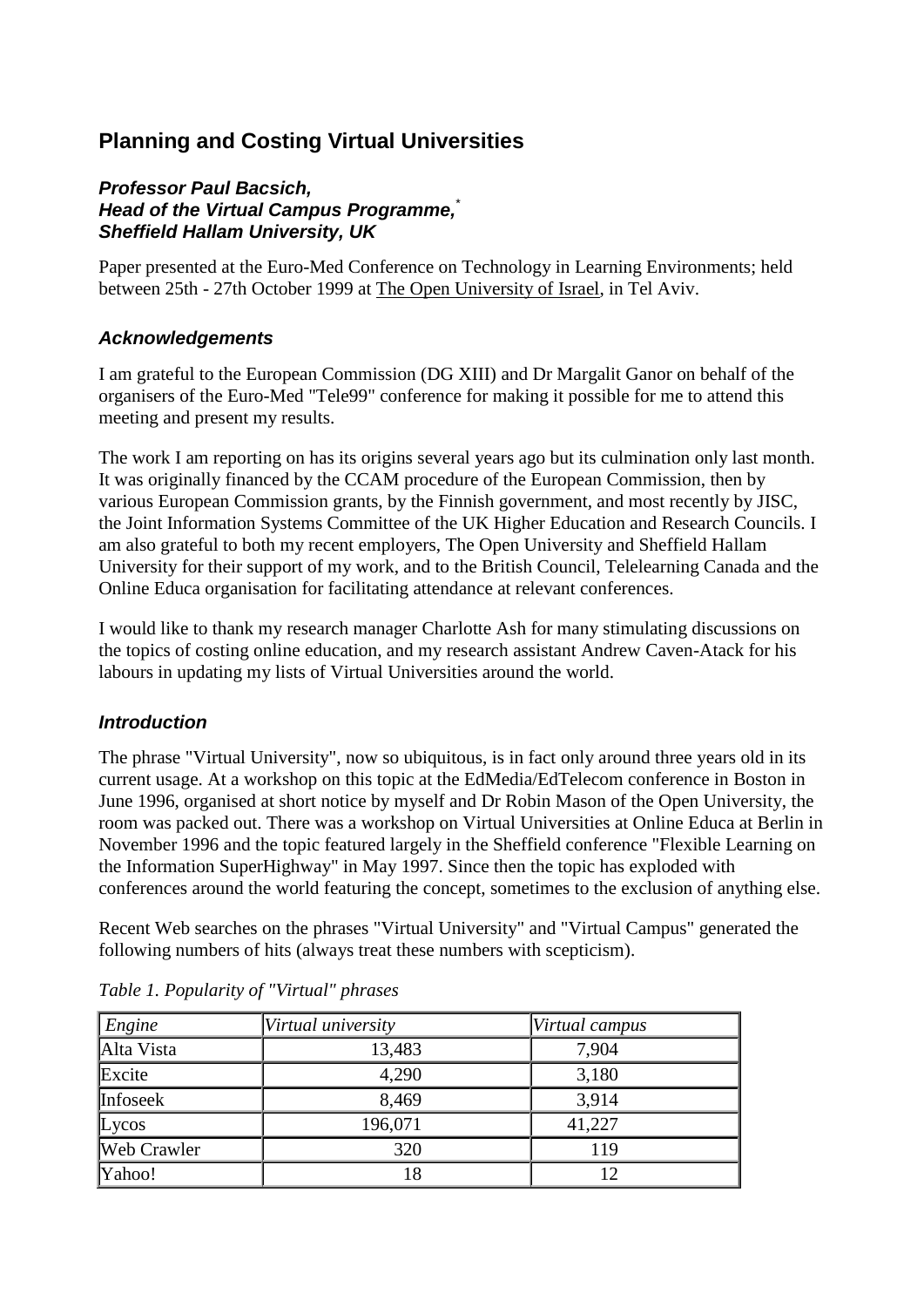## *What are Virtual Universities?*

There are many questions that could be asked about virtual universities. Some, more or less cynical, put to me over the last few years, include:

- How do they differ from other plans to re-engineer universities electronic universities, telematic universities, multimedia universities, multimedia Internet universities?
- Are they an attempt by traditional campus universities to give themselves a face-lift without really changing anything?
- Or an equally feeble attempt by correspondence-based distance teaching universities to modernise their image?
- Are they the latest strategy by national governments and international agencies to avoid paying real money to solve real problems? "Never mind - you won't get a campus for the University of Loamshire - but we'll give you a Virtual Campus. Our online learning experts say that's just as good nowadays!"
- Are they just the latest hype by academics trying to justify their commitment to teaching? "I'm not just running an online course - it's part of a new Virtual University!"
- Are they a way of university vice-chancellors paying lip-service to governmental drives towards collaboration while not doing any?
- Are they a ploy by various kinds of "arriviste" colleges to bypass the normal lengthy procedures to become universities?
- In short, are they just a con-trick?

## *Examples*

There are now many examples of projects which call themselves Virtual Universities with some plausibility.

## *A few world-wide examples*

- Phoenix is perhaps the best known:<http://www.phoenixonline.com/>
- Spectrum Virtual University offers a wide range of courses on the Internet: <http://www.vu.org/>
- So does Virtual Online University:<http://www.athena.edu/>
- The state governors of several of the USA's Western States set up the Western Virtual University to help solve their states' industrial retraining problems: <http://www.acpe.asu.edu/VirtualU/>
- CyberEd is the online distance learning programme at the University of Massachusetts Dartmouth. For details see:<http://www3.umassd.edu/>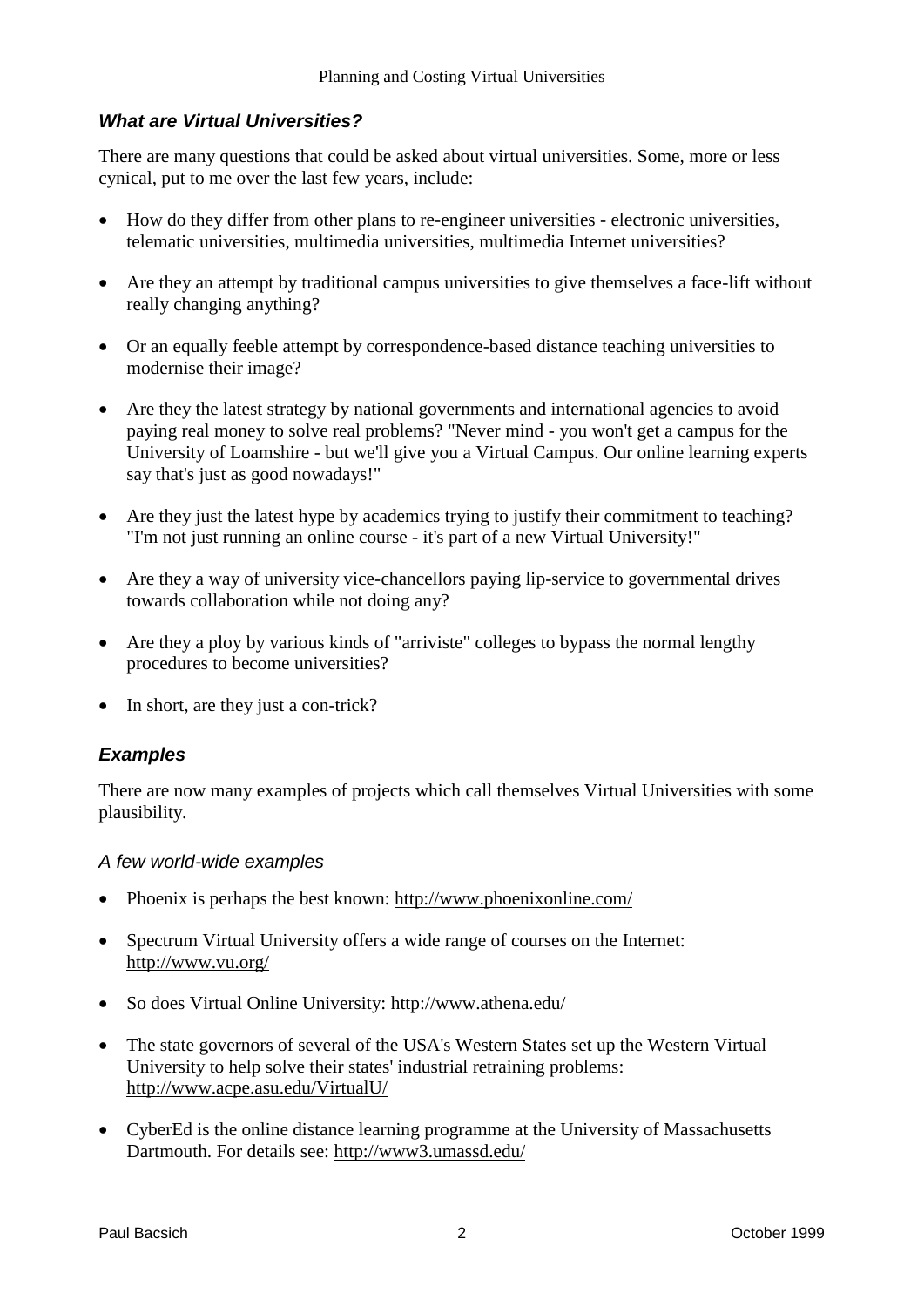- CU-Online is the Online courses division of the University of Colorado: <http://www.cuonline.edu/netindex.real> They have generated a massive amount of interest in the distance learning community, in part by unequivocally describing themselves as the "world's first complete online university". They offer more than 20 courses offered in their entirety over the Internet and describe themselves as the Virtual Campus of the University of Colorado.
- Athabasca University is a "traditional" distance teaching university in Canada that has started substantial online activity:<http://www.athabascau.ca/>
- The World Bank have suggested an African Virtual University as the solution to Africa's higher education problems:<http://www.worldbank.org/afr/connect/>

## *European (non-UK) examples*

- The EuroPACE consortium has set up VIRTUE a Virtual University for Europe: <http://www.europace.be/report1/virtue/>
- Most of the existing European open universities are beginning to go down the path of online activity. The FernUniversität has a Virtual Campus and the Dutch Open universiteit is positioning itself for the online era
- The Global Learning Network of Deutsche Telekom has for some time planned to offer university-level courses.

## *UK examples*

- The Open University (of the UK) does not use the name Virtual University but it has begun to use the phrase Virtual Campus (see later for more on this term).
- The vision of the University for Industry <http://www.ufiltd.co.uk/> originally proposed by the UK Labour Party and developed by them in government, is clearly in my view a Virtual University, but the phrase is not used by them.
- The University of Highlands and Islands <http://www.uhi.ac.uk/> has a vision of using telematics and multimedia in conjunction with existing campuses.
- Around Glasgow the Clyde Virtual University has been active for the last few years: <http://cvu.strath.ac.uk/campus.html>

## *Models of Virtual Universities*

I detect three distinct abstract types of Virtual University:

 A "green fields", that is, "new build" university which is virtual from the start. In their era, the "mega universities" (Daniel, 1996) might have been so described. More recently in the European theatre, the UK University for Industry is the best known example, provided one takes a wide enough definition of "university" since its courses are on the whole sub-degree courses oriented to industry.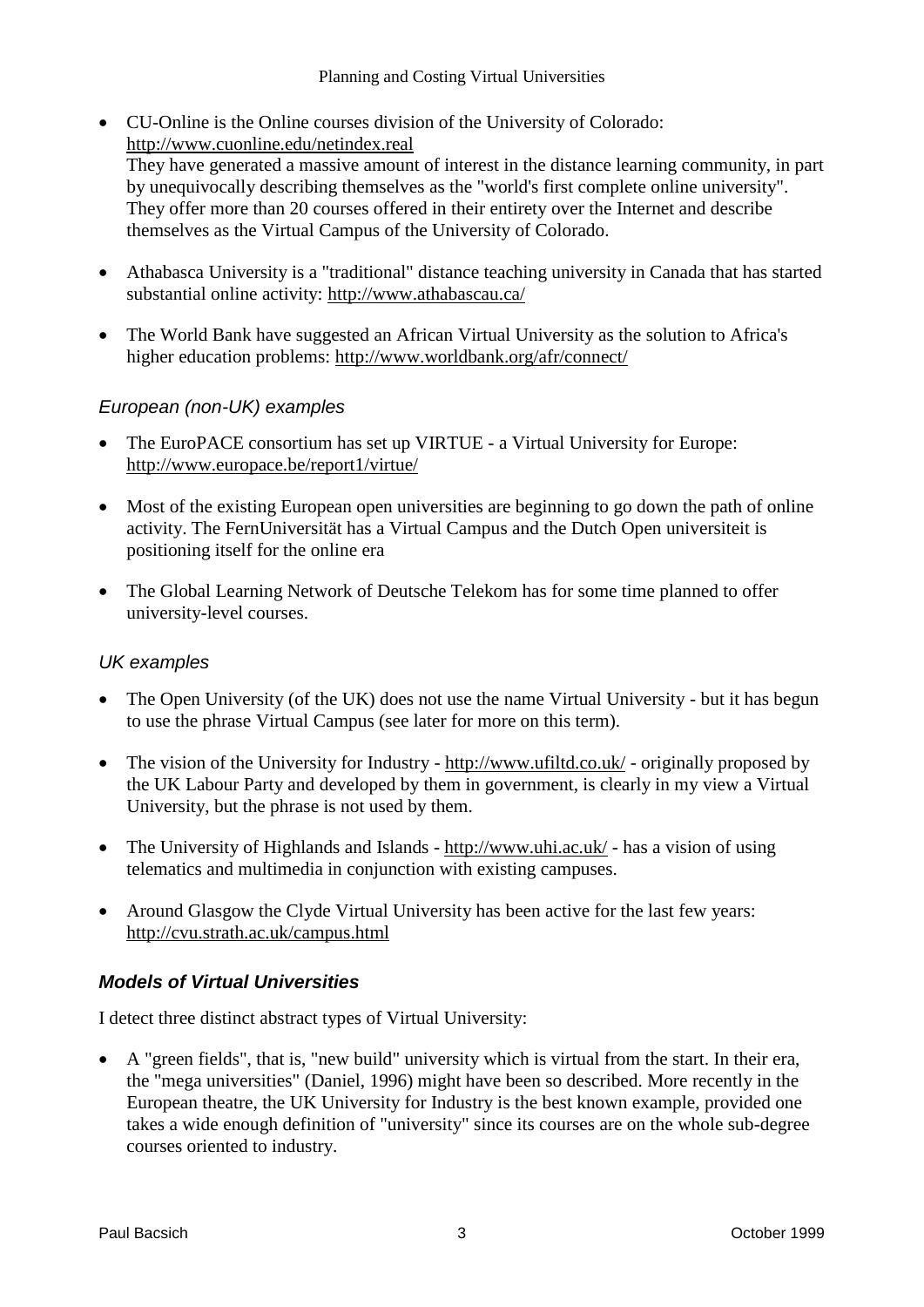- A virtual university consortium. This is where a number of universities get together in a more or less tight organisational framework to put a "skin" of virtuality around all of them. The European Commission has directly or indirectly fostered several of these, as have national funding agencies including in the UK. Examples include:
	- EuroPACE's VIRTUE
	- US Western Governors University
	- The Clyde Virtual University.
- A "skin" on a conventional university (campus-based or distance learning-based), like the rind on an orange. This is what I call the Virtual Campus model - a centrally directed online learning initiative. There are at least 100 North American examples, such as CU-ONLINE, and many more in other parts of the world. In the UK the main examples are:
	- The Virtual Campus Programme at Sheffield Hallam University: [http://www.shu.ac.uk/virtual\\_campus/](http://www.shu.ac.uk/virtual_campus/)
	- The Electronic Campus at De Montfort University: <http://dld.mk.dmu.ac.uk/frame/frameset.htm>
	- University of Paisley Virtual Campus project: [http://www-dlu.paisley.ac.uk/.](http://www-dlu.paisley.ac.uk/) They define Virtual Campus Community as "An electronic means of communication, for the students and tutors on Distance Learning Programmes. This active communication enables the creation of a 'Virtual Campus' environment, keeping the student in touch with other students on the same course and with administrative and teaching resources and staff at the university... effective wherever in the world the student is located."
	- The University of Huddersfield site is still being developed:<http://virtual.hud.ac.uk/>
	- Lancaster's Virtual Campus site is at: [http://polo.lancs.ac.uk/campus/.](http://polo.lancs.ac.uk/campus/) Though seemingly at an early stage, it aims to be an environment where individuals can hold both formal and informal meetings and collaboratively collect and access information. The project will create services and tools to allow people to participate in a virtual campus, together with tools to design and host their own 'virtual campuses' across the Internet.
	- There are also the beginnings of centrally-directed or at least centrally-coordinated online learning activities in about 10 more UK universities. Note that most UK universities now have some form of online learning, but often just small pockets of activity run out of one or two departments by a few enthusiasts (Ash and Bacsich, 1999) - the analogy is more like pimples on an apple skin than a Jaffa orange rind.
	- Virtual Universities run by non-university organisations. This would require a separate paper to describe. One example will do:
	- The MODEM (Multimedia Optimisation and Demonstration for Education in Microelectronics) Virtual Campus: [http://nmrc.ucc.ie/modem/.](http://nmrc.ucc.ie/modem/) One objective of MODEM is to develop a European wide infrastructure and organisation, which will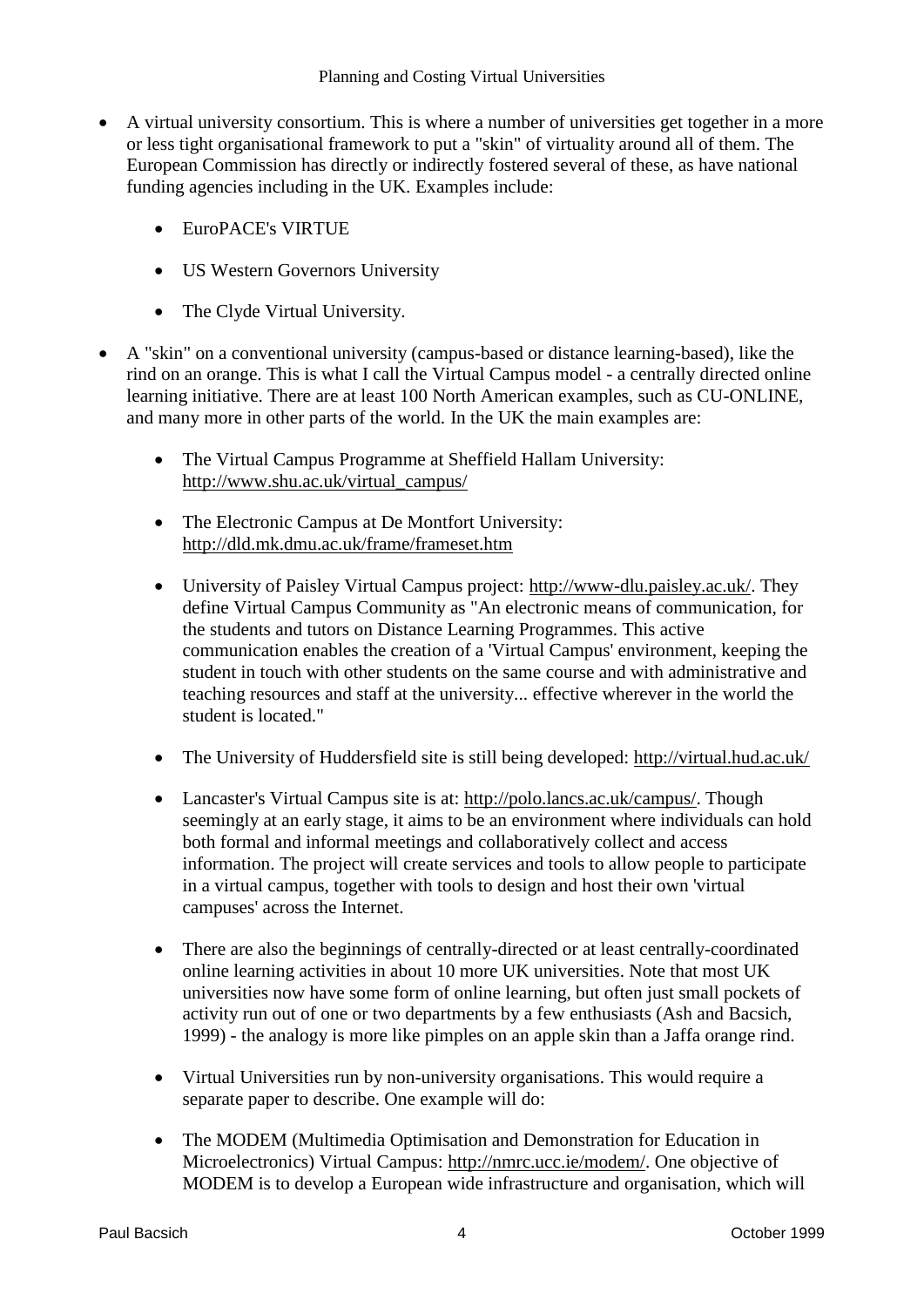support education and training in microelectronics: [http://nmrc.ucc.ie/modem/virtcamp.html.](http://nmrc.ucc.ie/modem/virtcamp.html) The MODEM delivery platform will support a very flexible organisation of distance and in-campus learning of different microelectronics courses.

In terms of operationally deployed Virtual Universities, they will not come from these four categories equally.

- There are not likely to be many new-build Virtual Universities in Europe. The age of newbuild mega-universities is over (Daniel, 1996); the few examples like the UK University for Industry are much admired but little copied.
- University consortia seem to have inbuilt difficulties which militate against breakthrough. I feel that it helps if the consortium is led or extensively influenced by a telecom or major software supplier - such as the Global Learning Network may become under Deutsche Telekom's guidance. Microsoft have ambitions in this sector, while Sun, Oracle and Hewlett Packard have shown interest in it from time to time; and indeed Microsoft have just announced an interesting alliance with MIT.
- The orange skin model is the most likely, with activity coming from two subsectors but not on the whole coming from a third:
	- The stronger and/or more far-seeing of the open universities who see their traditional market slipping away - examples include Open University, Athabasca, and perhaps the FernUniversität.
	- Mid-level but reasonably wealthy state (US) or city (UK) universities with a strong interest and capability in data communications - it is in that sense no surprise that the University of Colorado has made a strong showing.
	- The research-led universities (Russell Group, Coimbra Group, Universitas 21) are in my view unlikely to make a serious showing in the short term:
		- They are not hungry enough.
		- They are too oriented to research rather than teaching.
		- They do not understand that research (exciting) is not needed, whereas implementation (boring) is; and how little money (relatively speaking in terms of a large university budget) is required to make a splash.

## *Dimensions of Virtuality*

Virtuality in a university is in my view a matter of degree, not kind. At the EdMedia workshop in Summer 1996 in Boston I proposed "five dimensions of virtuality", and to these five I more recently added a sixth (at Online Educa 96):

- To what extent are students not physically present on campus?
- To what extent are staff used in non-conventional modes and contracts? (Part-timers, consultants, teleworkers, etc.)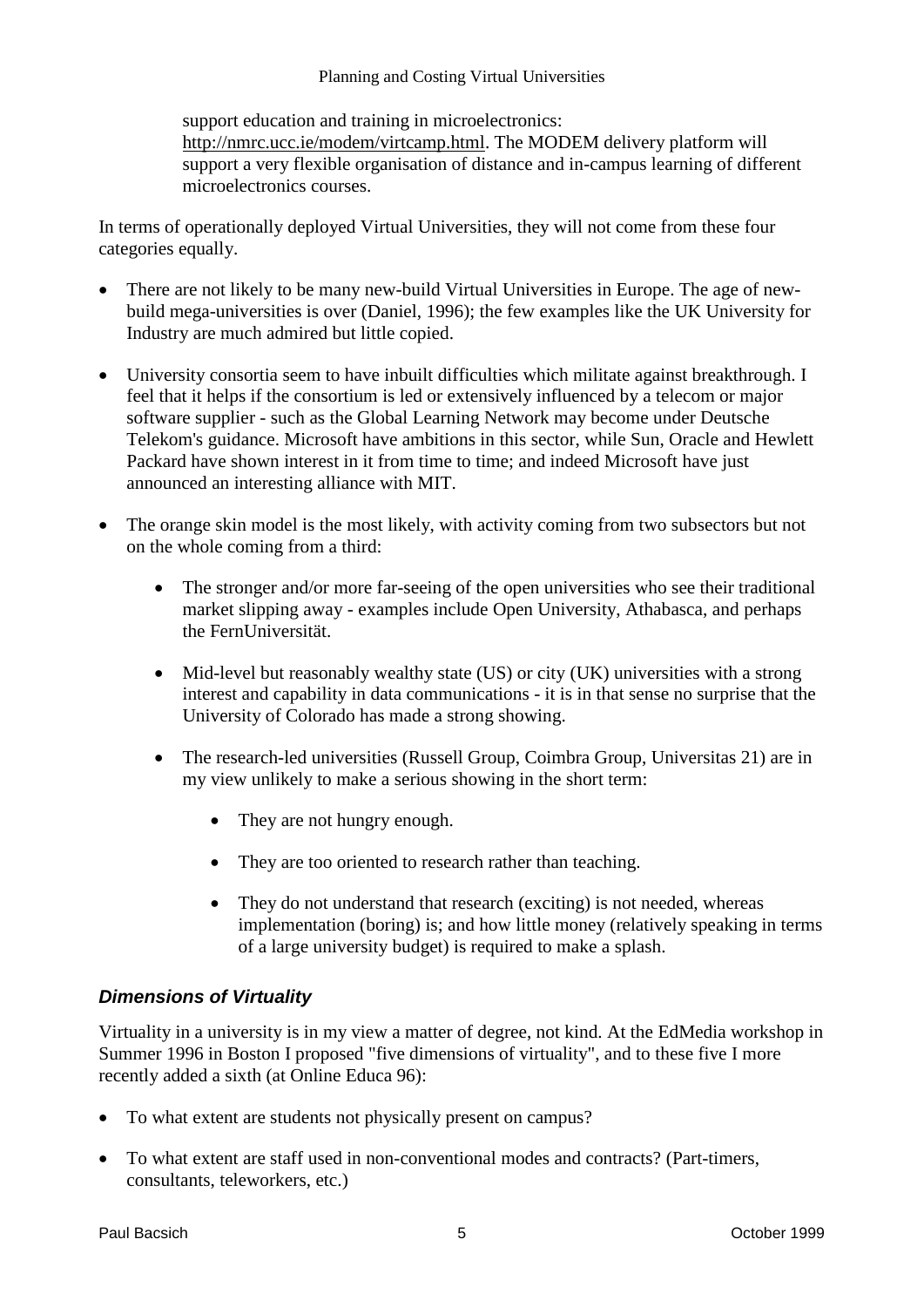- To what extent is computer and network support out-sourced?
- To what extent has physical infrastructure begun to be reduced?
- To what extent has the legal and institutional strength been reduced? (By use of devolution, consortia, ad-hoc collaborations, etc.)
- To what extent has the degree structure begun to dissolve into ever-smaller modules studied in an ever more flexible pattern?

In the spirit of modern physics, each of these dimensions has its own sub-dimensions. So for example, dimension 2 might split into the areas of teaching staff, administrative staff and research staff. In The Open University, teaching staff are considerably outsourced, administrative staff hardly at all.

Dimension 3 splits neatly into computer and network support - and network support sub-splits into Local Area and Wide Area. In most universities in Europe, Wide Area Network support is outsourced largely to the national academic Internet provider. The Open University is unique in having its own dial-up national network. (But in the US, this is more common.) Computing support in UK universities is often outsourced at the hardware maintenance level but not (yet) for the other sub-sub-dimension of software support.

The other dimensions could also be split up.

It is an interesting exercise to classify some of the institutions referred to earlier in terms of the dimensions of virtuality. These scores below were done in November 1996 by participants at Online Educa - it will be an interesting exercise to see whether my audience here feels that the indicators have changed.

| Name                           | <b>Students</b> | Staff          | Network | <b>Buildings</b> | Legal          | <b>Modules</b> |
|--------------------------------|-----------------|----------------|---------|------------------|----------------|----------------|
| Sheffield Hallam Univ.         | $\overline{2}$  | 2              | 6       | 1                | 1              | $\overline{7}$ |
| Open University (UK)           | 9               | 6              | 4       | 5                | 2              | $\overline{7}$ |
| Dutch OU                       | 9               | $\overline{7}$ | 5       | 3                | 3              | $\overline{7}$ |
| FernUniversitat                | 9               | 8              | 4       | 4                | 3              | $\overline{7}$ |
| African Virtual Univ.          | 5               | 5              | 7       | 5                | 7              | 3              |
| Univ. of Highlands & Islands   | 5               | 5              | 7       | 5                | 7              | $\overline{7}$ |
| Virtual Online Univ.           | 10              | $\overline{7}$ | 9       | 9                | 1              | 8              |
| CyberEd                        | 10              | 3              | 9       | 9                | $\overline{4}$ | $\overline{7}$ |
| <b>CU-Online</b>               | 10              | 3              | 9       | 9                | $\overline{4}$ | $\overline{7}$ |
| <b>Global Learning Network</b> | 9               | 9              | 4       | $\overline{7}$   | $\overline{7}$ | 5              |
| Athabasca Univ.                | 9               | 6              | 9       | 9                | $\overline{2}$ | $\overline{7}$ |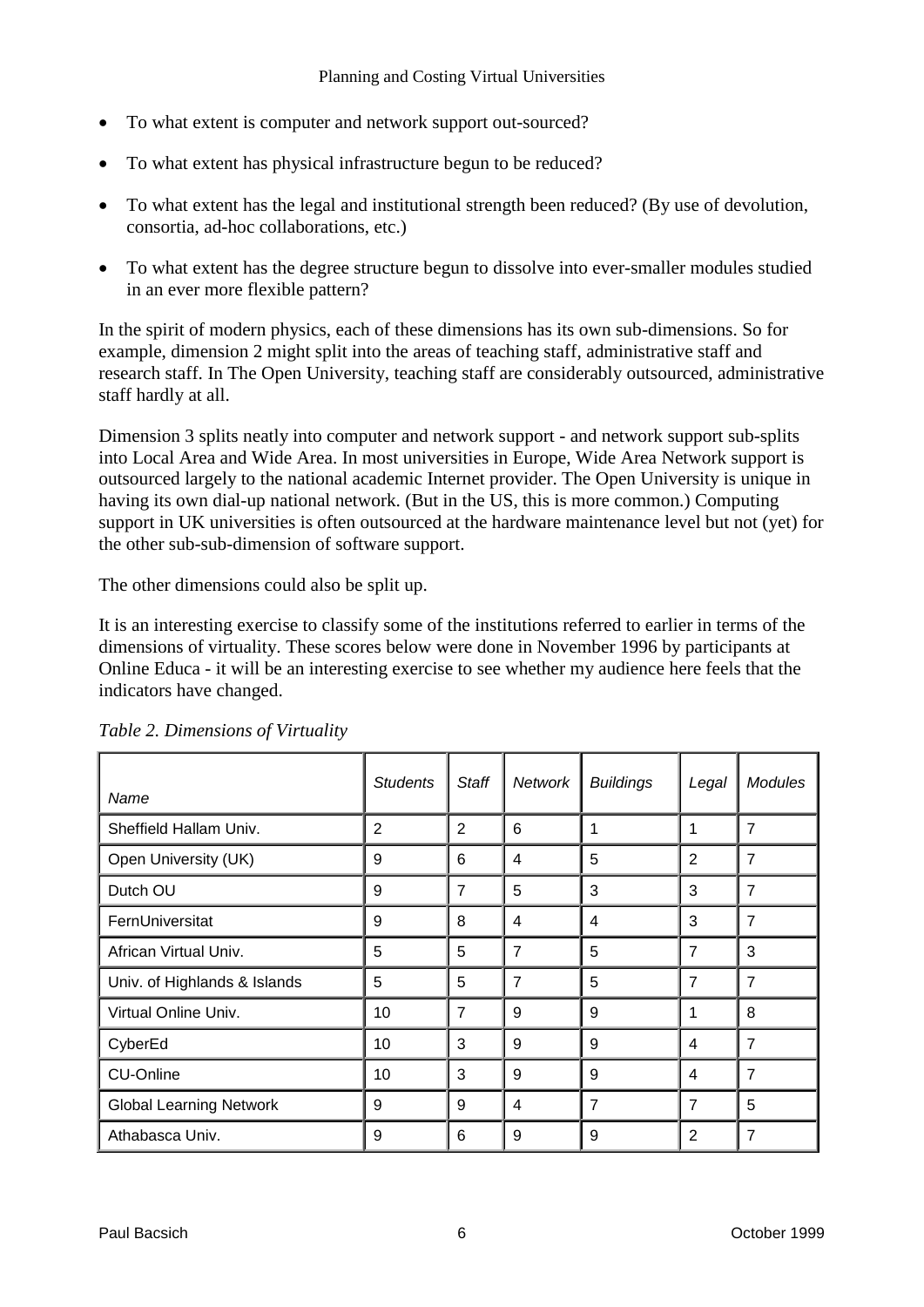Remember that a high score means "very virtual", a low score means "very concrete". Thus at my own university, Sheffield Hallam University, most students are campus-based, but a significant percentage (40% in my Faculty, less in others) are not.

## *Why go virtual?*

The main reason for a university to start going down the "virtual path" is to respond to a set of challenges facing many universities in the developed world. These challenges include:

- a decrease in government grants
- increased competition from other universities, from non-university colleges, and in the distance teaching sector, from universities outside the home country
- a perceived reduction in the relative value of the qualifications
- a desire to escape from the restrictions of the undergraduate programme into new markets
- an alleviation to staff morale problems by giving staff a new challenge.

One of the prime motivators is the desire to escape into new markets. These markets fall into four categories:

- Masters degrees are increasingly popular, because fees can be more realistic not just the MBA and in computer science, but in a wide range of areas including the topic of distance education itself.
- Non-degree courses for local firms are of interest, although in some universities there is a degree of snobbery about such courses.
- Distance education is spreading fast open universities face competition in many areas from other universities, many of whom can take a more minimalist and pragmatic approach than the (by now) "traditional" open universities can.
- World-wide education is the dream of several organisations, but remains hard to achieve in reality; forays into Europe from the US have been less successful than expected - cultural and language barriers are still strong - but the rate of attack is increasing. Several of these market sectors can be attacked only by going virtual, others can be facilitated by going virtual.

In my view, the main reason to go virtual should not be to cut costs - cutting costs is necessary but it should be a consequence of re-engineering the process of teaching in universities, not its prime focus.

## *Should all universities go virtual?*

Going virtual (or a little bit virtual) is a logical consequence of re-engineering the teaching process. In such a re-engineering it is more than likely that elements of outsourcing, de-layering and the other normal consequences of re-engineering will take place. Thus I think that all universities will go some way along the virtual dimensions. Those interested in world-wide presence will go further along the dimensions - in some cases much further. For more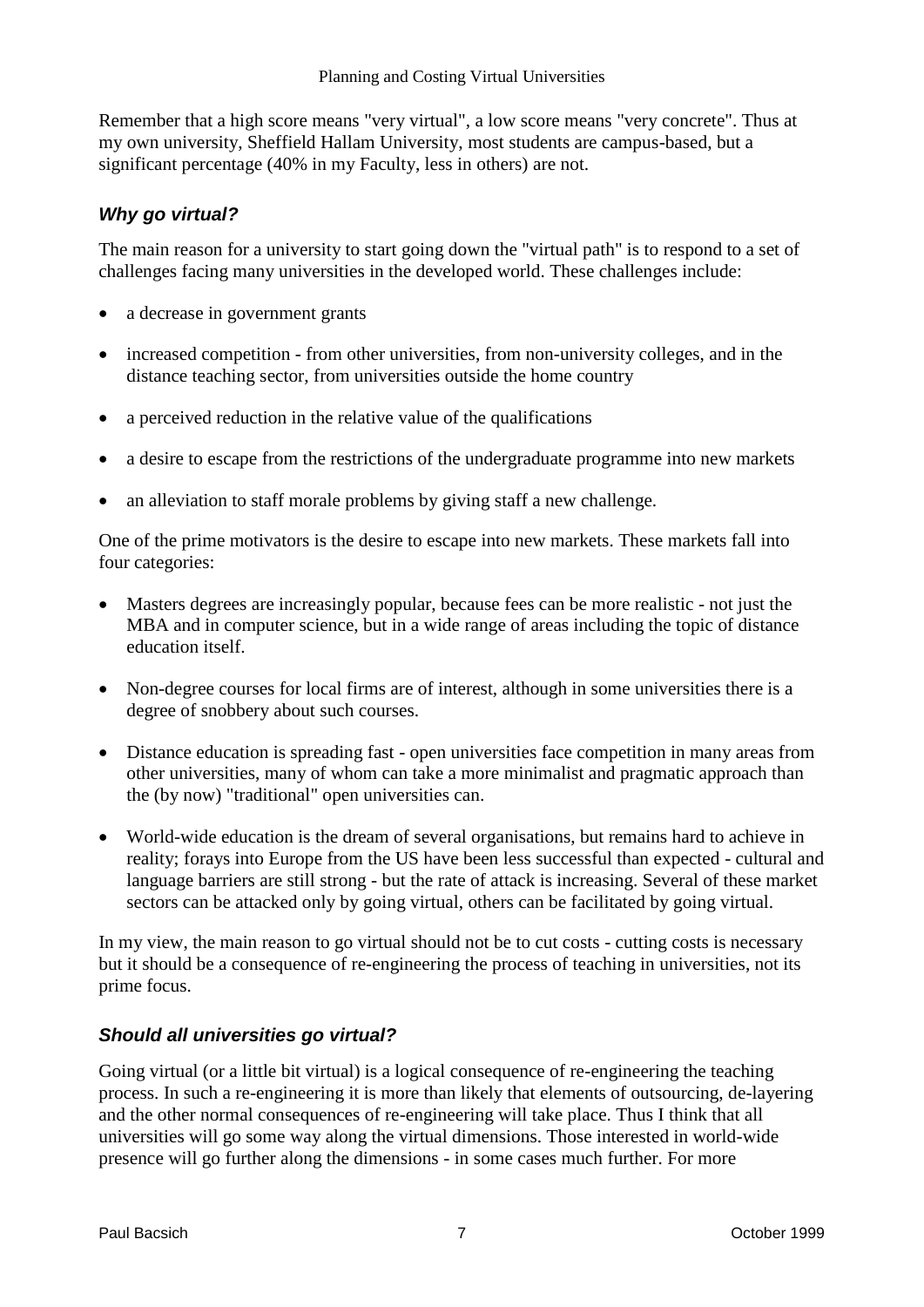information on implementing virtual universities see for example (Bacsich, 1998) but that is not the subject of this paper.

## *Costing of virtual universities*

Recently we have completed a 6-month UK study funded by JISC investigating the Costs of Networked Learning, with specific focus on "Hidden Costs". The aim was to produce a planning document and financial schema which would accurately record the costs of Online Learning and aid the planning of such courses. In this paper we adapt the model to the case of Virtual Universities. The main adaptation is that Virtual Universities and Virtual Campuses are *largescale centrally-directed* implementations of Online Learning.

This work builds on many strands of earlier work including work for the EU under a CCAM study in the early 1990s. For more details on this work, especially the methodology, see the Web site: [http://www.shu.ac.uk/virtual\\_campus/cnl/](http://www.shu.ac.uk/virtual_campus/cnl/)

## *Financial Schema*

Our report proposed (Bacsich et al, 1999) a Financial Schema as follows:

- It can operate at the level of a whole university; a department or faculty; a course; or a unit (module) within a course.
- It takes account of the costs incurred (or saved) by the additional stakeholders in the learning process other than the university - in other words, it does not treat the university as a closed system. The three Primary Stakeholders are the University, Staff and Students.
- It is based on Activity Based Costing, now increasingly common in industry (Cokins, 1996). Our approach follows KPMG (1997) work, with modifications in the light of Flashlight (Ehrmann Delinger et al, 1999) and the distance education theorists, especially Rumble (1997).
- It takes account of the division of academic time into Research, Teaching and Other (including administration). There are some detailed issues on classification but in general terms we recommend following the guidelines from KPMG (1997) and JCPSG (1999b).
- It takes account of the Activities *within* the course development process and proposes a model for these, the 3-three-phase model, if there is no existing model relevant. The 3-threephase Course Life Cycle model involves all stakeholders. (See the next section for this.)
- It is flexible in terms of allocation of overheads, with an orientation to overheads based on actual usage rather than estimation.
- It requires some kind of recording of academic effort spent on activities. JCPSG (1999b) and the results of our survey outline some of the problems with this.

## *The Course Life Cycle model*

A Virtual University will be running, sooner or later, a large number of online learning courses. We believe that in order to cost and plan these, a uniform course life cycle model is needed. We recommend the adoption of the following 3-three-phase model: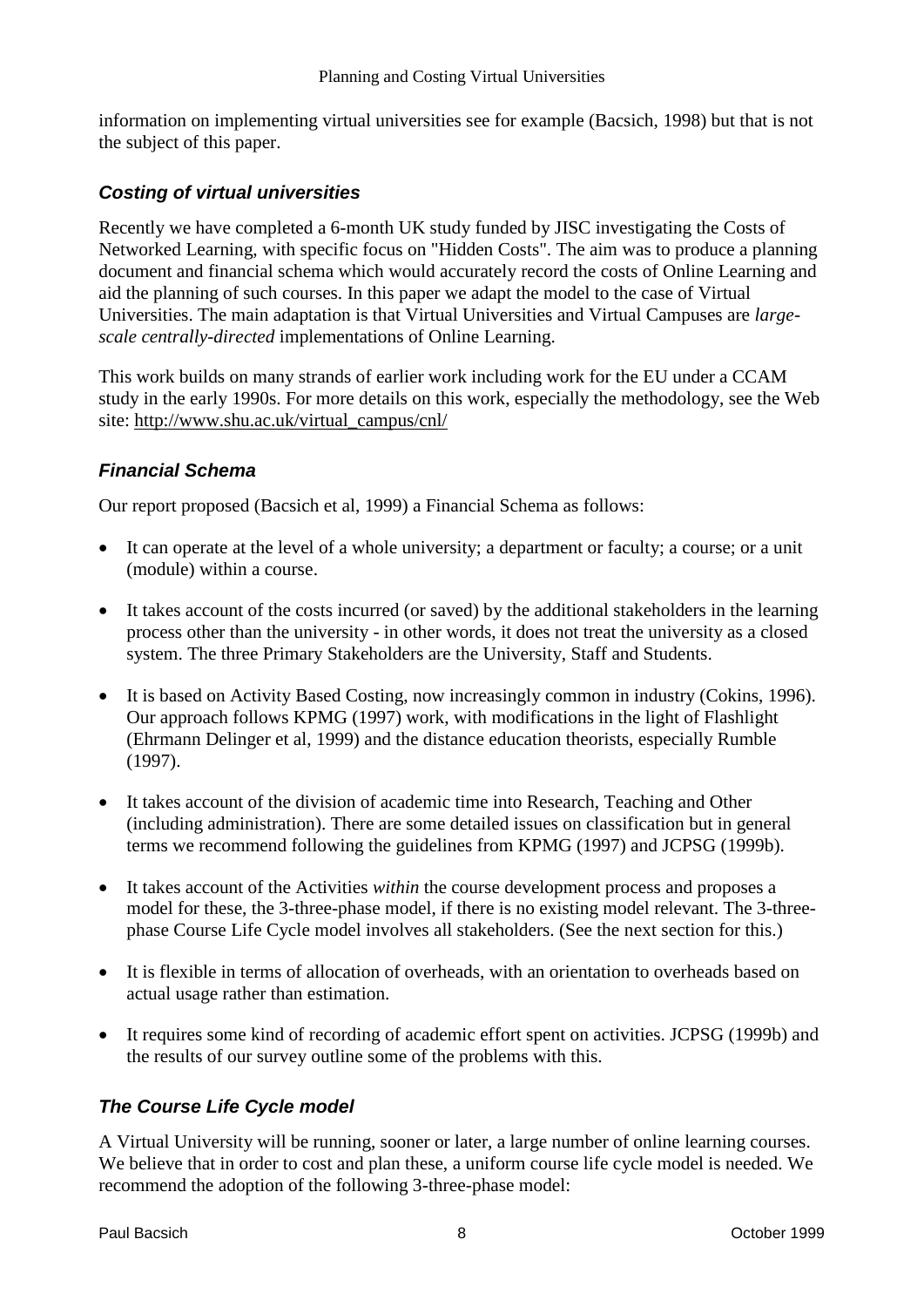- Planning & Development
- Production & Delivery
- Maintenance & Evaluation.

This model evolved after much hard work and discussion on the number and sub-components of phases. It has been checked against the educational literature including Bates (1995) and Daniel (1996) and some test scenarios. It follows classic course planning frameworks from the distance education sector but also incorporates in a more visible way than usual in such literature the need for Quality Assurance and Course Maintenance.

Table 3 gives an example of the model as it applies to a Virtual Campus course. The scenario is taken from the project's Final Report (Bacsich et al, 1999).

*Table 3. Sensing a gap in the market, now that many Arts graduates (e.g. at the BBC) have PCs and are on the Internet, Dr Carter at the University of Rother Bridge has got approval to mount a totally online course on Post-Deconstructionism as part of her new distance learning MA on "Radical Philosophies".*

| Phase                        | Types of task                                                                                                                                                                                                                                                                                                                                                               |  |
|------------------------------|-----------------------------------------------------------------------------------------------------------------------------------------------------------------------------------------------------------------------------------------------------------------------------------------------------------------------------------------------------------------------------|--|
| Planning $\&$<br>Development | Read the latest works on the topic, listen to a new radio series, create lecture<br>notes, set essay topics. Adapt her own research articles on "deconstructing<br>gender - where next?" to be suitable to final year students. Put all this on the<br>course Web site.                                                                                                     |  |
|                              | Ask the Computing Service to set up a Bulletin Board System. (They want to<br>charge for doing this. She refuses, citing the departmental overhead.)                                                                                                                                                                                                                        |  |
| Production &<br>Delivery     | Make more material available on Web, such as topical items on Philosophy,<br>moderate discussion groups online, receive and mark essays sent in by email.<br>Set up "real" office hours for those students who live nearby.                                                                                                                                                 |  |
| Maintenance<br>& Evaluation  | Students want some "synchronous" online events; so must get technician to<br>find out about RealAudio and record some lectures for next year. Also<br>worried about the new OU global course in this area; how can she<br>differentiate her course? (What about her students at the BBC?) Can she write<br>something about this in a journal and count it for the next RAE? |  |

## *The Planning Process*

Our planning process for Virtual Universities starts not from the distance education literature but from a literature strand thought mainly oriented to planning university buildings! HEFCE (1999) has recently looked again at the planning process, in the HEFCE Guide 99/21 of March 1999, "Appraising Investment Decisions". The key to its wider applicability is in a quote from the introduction to the document:

It sets out a framework for the appraisal process which institutions can use for all kinds of decision making. The details may vary but the same principles apply across a whole range of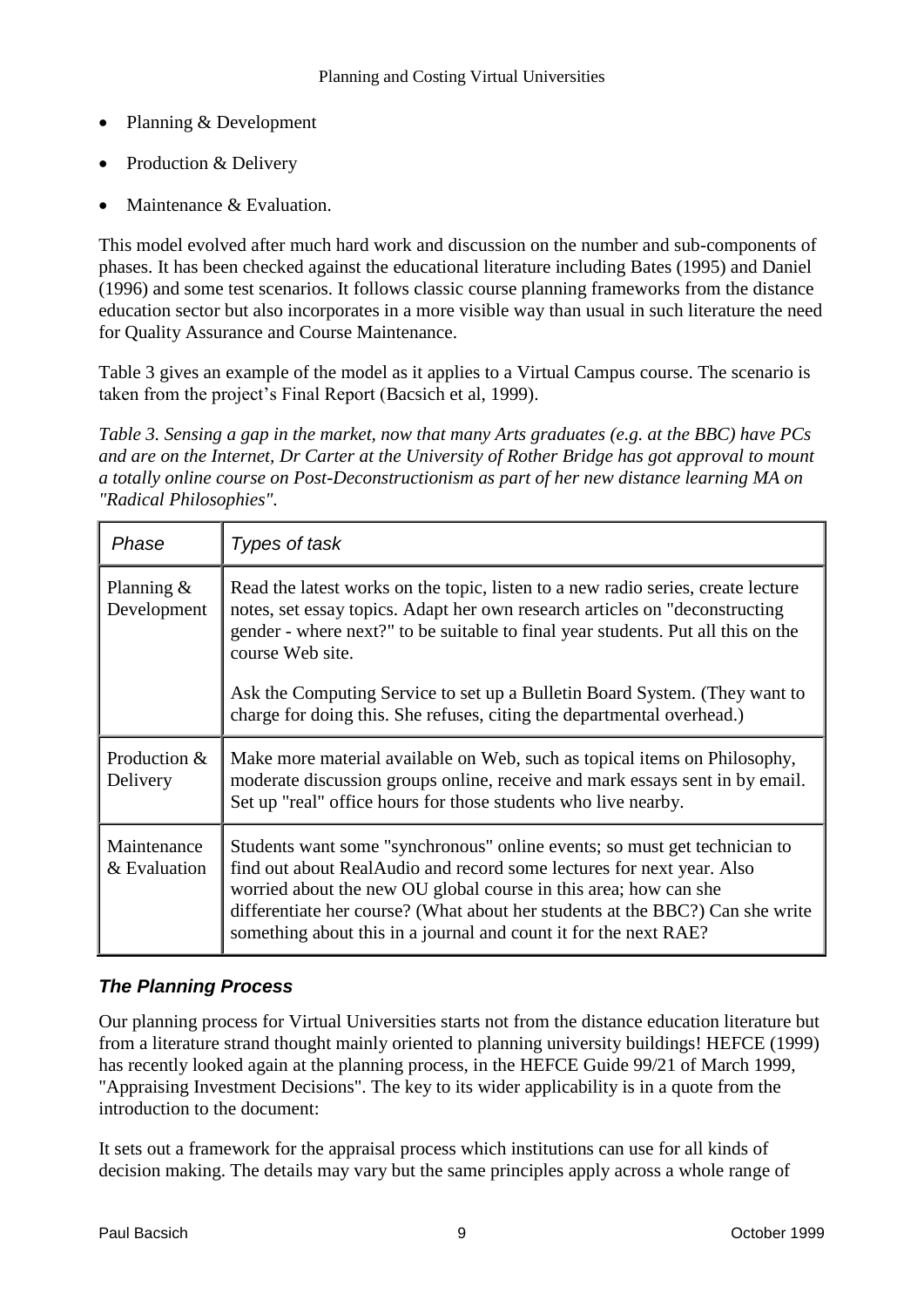decisions. They are as valid for a decision about setting up a new course as for one about property options, and institutions can tailor the process to suit their individual circumstances.

What the HEFCE document lacks is the *educational* framework. We recommend that this is added from the authoritative ACTIONS methodological work of Bates (199x1995).

To summarise, instead of trying, as several have done, to rewrite educators' attempts at course planning in planners' language, we propose to rewrite planners' attempts at planning in educators' language. This has the additional advantage in that as decisions about Networked Learning begin to impact on the Estates Strategy (e.g. by substituting home-based learning for lecturing or by providing video lecturing to remote sites), at least both sides of the debate will speak the same language.

## *HEFCE planning with educational modifications*

In the next few paragraphs we outline our approach.

The following steps are the main steps in the appraisal process.

- Define the objectives.
- Consider the options.
- Identify, quantify and where possible value the costs, benefits, risks and uncertainties associated with each option.
- Analyse the information.
- Present the results.

This process should be done at least twice: first for an outline business case, then refining the most plausible of the options into a full business case.

Establishing the outline business case is broken down as follows. After each point we make some brief remarks which are our interpretations of the key points to consider - for these we follow the Bates approach.

## **Define the objectives**:

## *Identify the need or problem.*

What is the learning need? Where can it be satisfied (campus, home, workplace)?

## *Consider the strategic context.*

Consider the CIT strategy, Technology Strategy, the **T**eaching and Learning strategy, the Estates strategy (especially if there is a move to reduce or change the type of accommodation needed for teaching), and other relevant policy documents.

## *Decide objectives.*

What is the *content* - learning activities which the course will be expected to provide, and the *context* - the facilities or services needed to carry out these activities? What are the time, cost and quality aspects? Do not over-specify these (with CIT).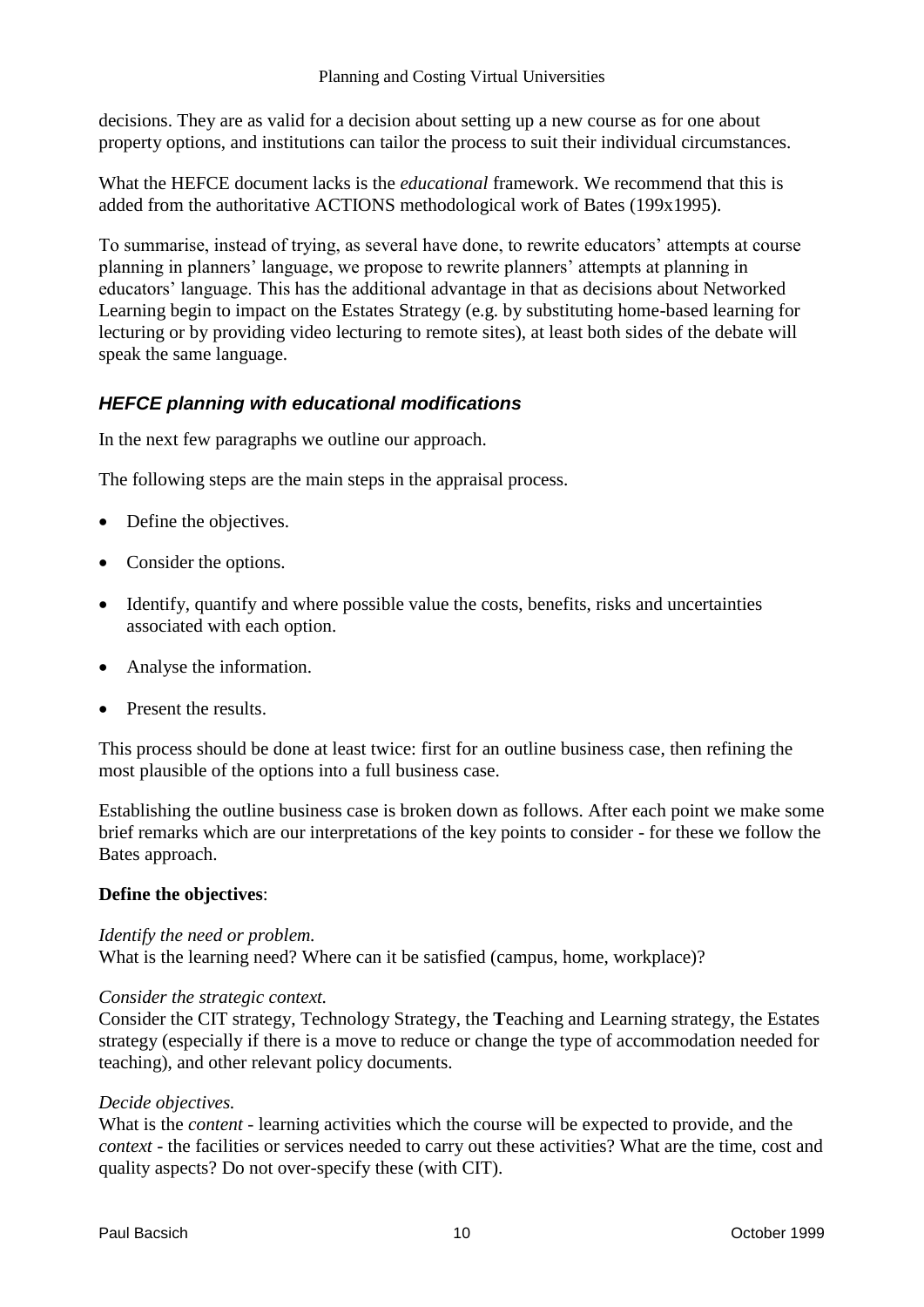### **Identify the options**.

Consider a wide range of options, including the "do nothing" option. Be open-minded and rethink university teaching (Laurillard, 1993), change organisational aspects (Bates, 1995), or even re-engineer (Bacsich, 1998).

### **Assess outline costs and benefits**.

This is the point to consider the other stakeholders. What are the costs to students? Are you making assumptions about staff overtime or staff use of their own equipment? The Institution may be getting funds for the course from an outside agency - what are their views?

#### **Analyse the information**:

#### *Select a preferred solution.*

Make sure that it is viable - there is no point in recommending the "best of a bad lot".

*Initial assessment of affordability.*

The preferred solution may be unaffordable, and the second-best should be considered.

#### **Present the results**.

Each Institution has its own procedure for "signing off" a course.

Developing a full business case involves the following additional aspects:

- *Confirm assumptions of outline business case.* The parameters might have changed just because of the passage of time. In particular, many more students might now have Internet access.
- *Consider procurement routes.* It may be that consultant writers should be hired or specialist content bought in, rather than just hiring more academic staff.
- *Assess financing options.* This is especially important if the expenditure reaches a "risky" fraction of the departmental budget.
- *Reassess and select preferred solution.* Risk and uncertainty analysis should be carried out, especially if **N**ovelty of technology is an issue (Bates).

## *Valuing risk and handling uncertainty*

Risk analysis can be handled by standard techniques. Uncertainty analysis is also crucial - one should test the effects of altering key assumptions by sensitivity analysis. There are many obscurities in the educational process. Some topical examples under the Bates themes are:

- **A**ccess how many students have good Internet connections?
- Costs What would you like to write in here??
- Teaching and Learning how effective, in detail, are new methods? (The literature is full of controversy - the "no significant difference" issue.)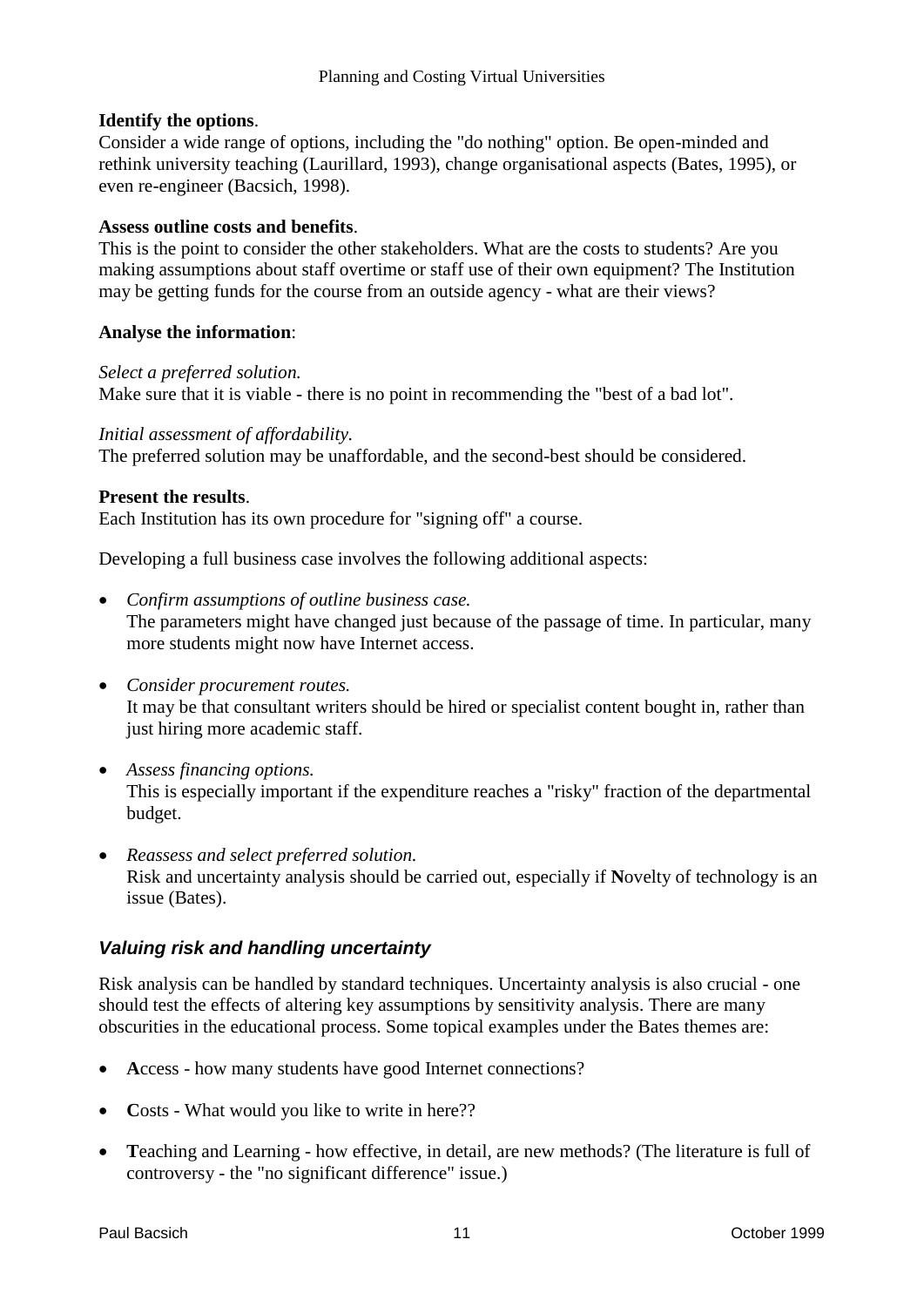- Interaction how well will students learn a new Web-based email system?
- Organisational can our Computing Service really move to 24x7 working to support students in all time zones for a global course?
- Novelty is streaming video really going to work well enough to be educationally effective?
- Speed and how soon will it work, soon enough for our course to thrive financially as well as educationally?

## *An appraisal checklist*

We have reworked Annex C of the HEFCE report into the language of teaching and learning as follows:

#### *Specifying the objectives*

- How does this appraisal relate to the strategic aims of the department?
- Is the teaching and learning requirement clearly defined?
- Are the objectives supported by a strategic plan?

### *Identifying the options*

- Has a sufficiently wide range of options been considered?
- Has the 'do nothing' or 'do minimum' option been explicitly considered?
- Have all realistic procurement options been appraised (including innovative forms of procurement such as buy-in of content, use of consultant writers)?

#### *Valuing costs, benefits, timing, risks and uncertainties*

- Has account been taken of all the direct costs and benefits accruing to the department?
- Are there any wider considerations?
- Have all relevant costs, income streams and benefits (over the life of the project) been included?
- Has allowance been made for running costs over the life of the course?
- In particular, have course maintenance (including running update) costs over the life of the course been taken into account?
- Does the appraisal take account of assets that are already owned (opportunity costs)?
- Is there any double-counting of costs and benefits?
- What allowance has been made for non-financial aspects?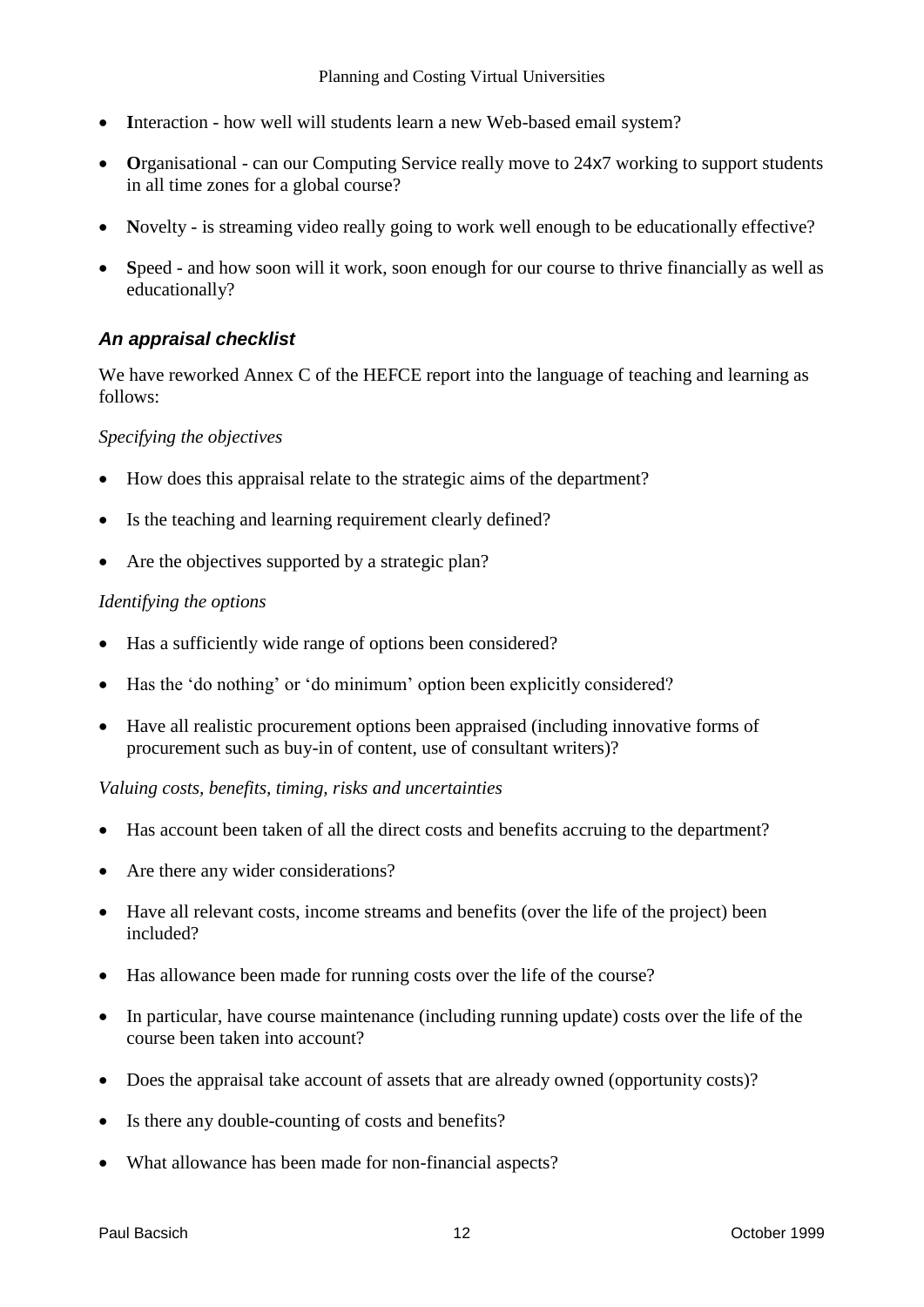#### Planning and Costing Virtual Universities

- Have uncertainties in key assumptions been identified and tested?
- Have risks been assessed and valued?

#### *Assessing affordability*

- Has the impact on the department's overall financial position been assessed?
- Can the department accept the best and worst case scenarios?

#### *Presentation of results*

- How does the chosen option compare with the alternatives?
- Are the results set out clearly, in an appraisal report, in a logical order and with all relevant assumptions made clear?
- Are tables available showing the details of costs and benefits for all options?
- Do they show the effects of risks?
- Do they show the influence of sensitivities?
- Is the overall financial impact clear?

#### *Monitoring and evaluation*

- Is provision made for monitoring project performance?
- Are proposals included in the appraisal report for evaluating the project and its performance once implemented?
- Is the timescale for evaluation defined?

## *A worked example on planning a Virtual University programme*

In the interests of space, we have given this worked example in narrative form - however, it covers most of the issues raised by our Planning Framework.

The University of Rother Bridge is concerned to ensure that it makes a good impact on its local region. Regional development is now high on the local agenda. The University has a thriving Department of Regional Development, but most of its work has been done in far-away regions including outside the UK. The local region has identified a shortage of regional development experts.

#### **Idea: Develop a Masters programme in Regional Development!**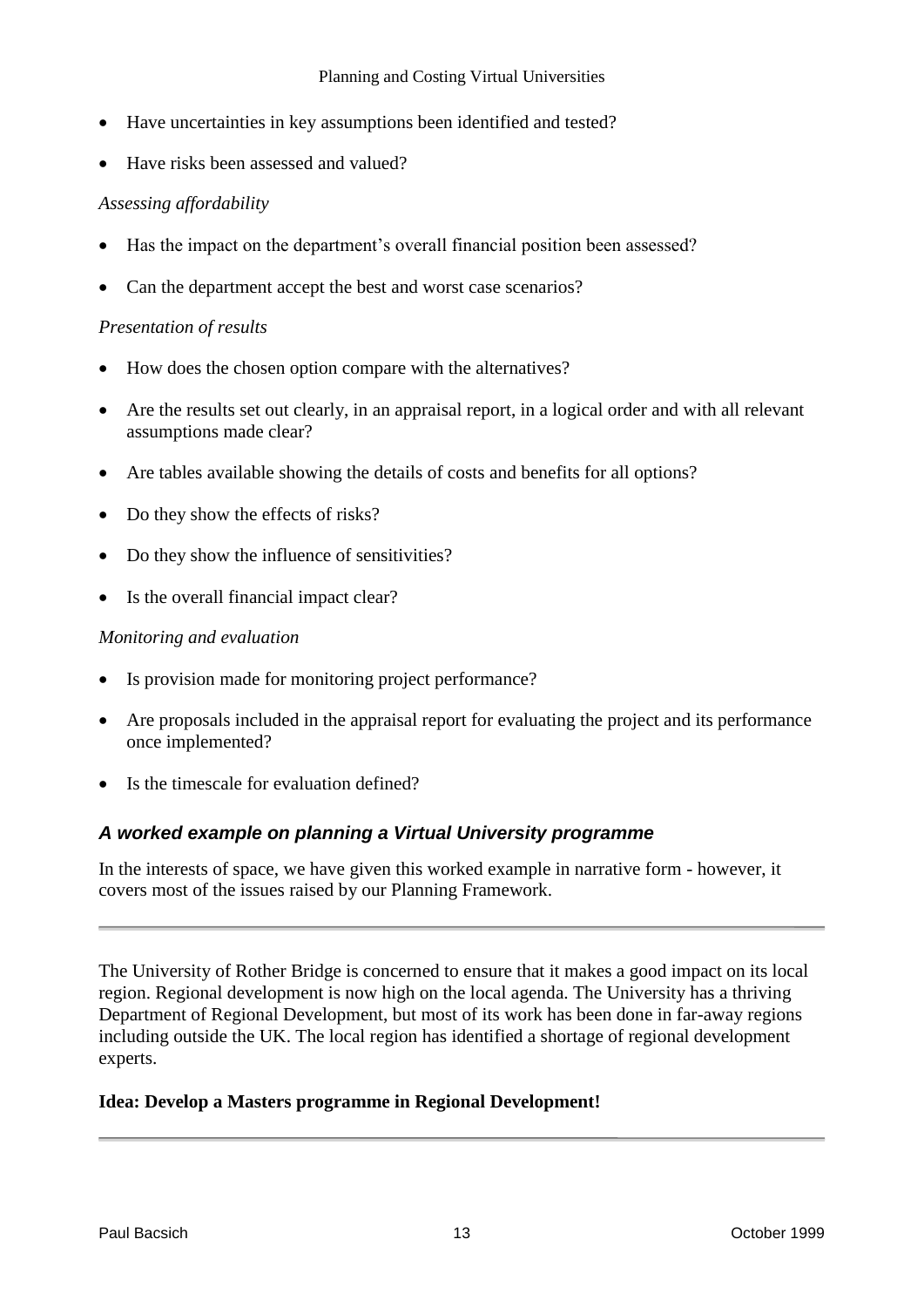### *Define the objectives*

To teach a Masters Programme in Regional Development oriented to students in the region. The strategic context is clear: this is consistent with university and departmental strategy. The department has the expertise.

### *Consider the options*

The crucial option choice is: Full-time or part-time?

### *Identify, quantify and where possible value the costs, benefits, risks and uncertainties associated with each option*

The following conclusions come from market research with current employers. Students going straight from a first degree through a full-time Masters will be regarded in the region as "wet behind the ears". Releasing existing regional development staff for a 1-year full-time course is unfeasible - there are already staff shortages in the region. Thus it must be a part-time course. Employers will pay, something, towards a suitable course for their staff.

### *Analyse the information*

Find out the numbers of potential students in the region. Is it as high as regional enthusiasts say it is?

### *Present the results*

The outline business plan recommends a part-time Masters course oriented to staff currently in employment in the region. Doing nothing is not an option - there is a high risk that the university in the adjacent region will fulfil the need.

#### *Full business case*

The sub-options to consider are the *mode* of part-time course. These include:

- Day-release
- Evening class
- Weekend courses
- Distance learning, workplace-based
- Distance learning, home-based.

Mode 1 is a non-starter. Mode 5 seems boring - they have too many books and reports to read already. Mode 2 looks promising until department staff analyse the lifestyle of potential students - the region is too dispersed and potential students have too much travel in the week and too many late meetings. Modes 3 and 4 look the best. Mode 4 fits the EU agenda; but starts to fall foul of the chaotic and stressful nature of office life and PC usage in the typical regional development department. Mode 3 seems the best choice but is not popular with the students or their families (they want to relax at the weekends). Mode 3 is not popular with the academic staff until they realise that a suitable package can be negotiated for weekend working including the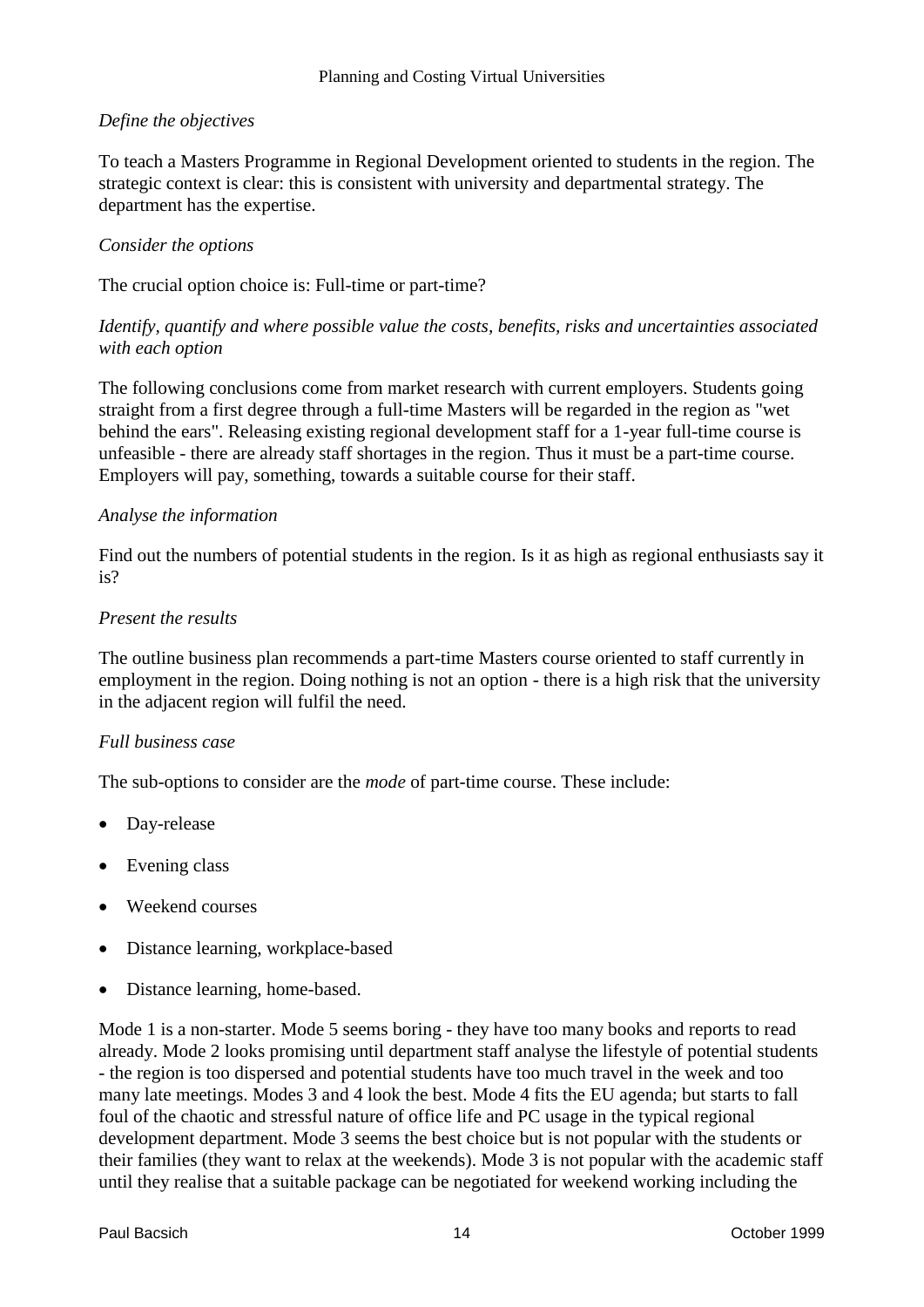feature that teaching hours can be "burned off" quickly, leaving more weeks free for research. Mode 5 is revisited - a pedagogic expert is brought in and suggests that the course is constructed to be experience- and evidence-based, concentrating on the kind of books and reports that such staff have to master anyway, and using online group discussion over the Internet.

In the end, for pedagogic reasons, the course is articulated as mixed mode (Modes 5 and 3) - with minor elements of Mode 4 added for political reasons (including attracting funding).

Market research establishes that many potential students, including those most interested in the course, have PC and Internet at home - some for family reasons, others because they use them for work. It is decided that such a constituency will form the initial basis for the course. (It was accepted with reluctance that some students would thus be left out, at least initially.) There was some student reluctance to use the Internet even more than they do already. (There was no cable operator in the region offering really cheap Internet telephone calls.) However, it was pointed out that unlike many other students doing distance education, students on this course would not incur any travel costs or travel time, other than for the occasional weekend events. Unusually, quite a lot of the online learning work is planned to be oriented to the weekends, rather than the evenings (due to the lifestyle of potential students).

There was a brief flurry of technology-driven interest in using videoconferencing on the course, which died away when market research showed that none of the main employers for potential students had videoconferencing systems.

The staff position is considered. Is the course likely to impact on staff own time and resources? The time element at weekends has been negotiated - but it is realised that staff will have to teach online in the evenings and this is added to contact hours allocations in the work plan (Rother Bridge is a post-1992 university).

The staff *resource* element has so far been ignored (not unusually). It is agreed that the core staff teaching on-line on the course will be loaned a PC to use at home, or a laptop to use while travelling (if they have a PC at home). Since laptops have been in traditional short supply in the department, this scheme seems to motivate staff.

The debate now moves to the amount of online material that must be created. Is the course to be in the popular Open University tradition of being resource-rich, allowing less online teaching? Or will it be teaching-rich? Lobbying from the Multimedia Centre is resisted, on the grounds that the development costs for multimedia material would be a large fraction of the departmental nonstaff budget - too risky. There is also the **S**peed issue to be considered - multimedia is felt to take too long to develop and this course has to be delivered soon to hit the EU regional agenda. The compromise chosen is to make the course material Web-based, professionally but not overexcitingly designed. Staff hours to develop content are allocated, on a "pseudo-contact hours" basis (using a tradition taken from some other departments at Rother Bridge who have developed print-based distance learning for some years).

An argument builds up about teaching hours. One of the staff works part-time for the Open University and is aware of the issue that online teaching is said to take more time than face to face. The Head of Department agrees to put in a "fudge factor" of 1.2 compared with the face to face system (staff asked for 1.5). This is easily covered from the income projections for the course.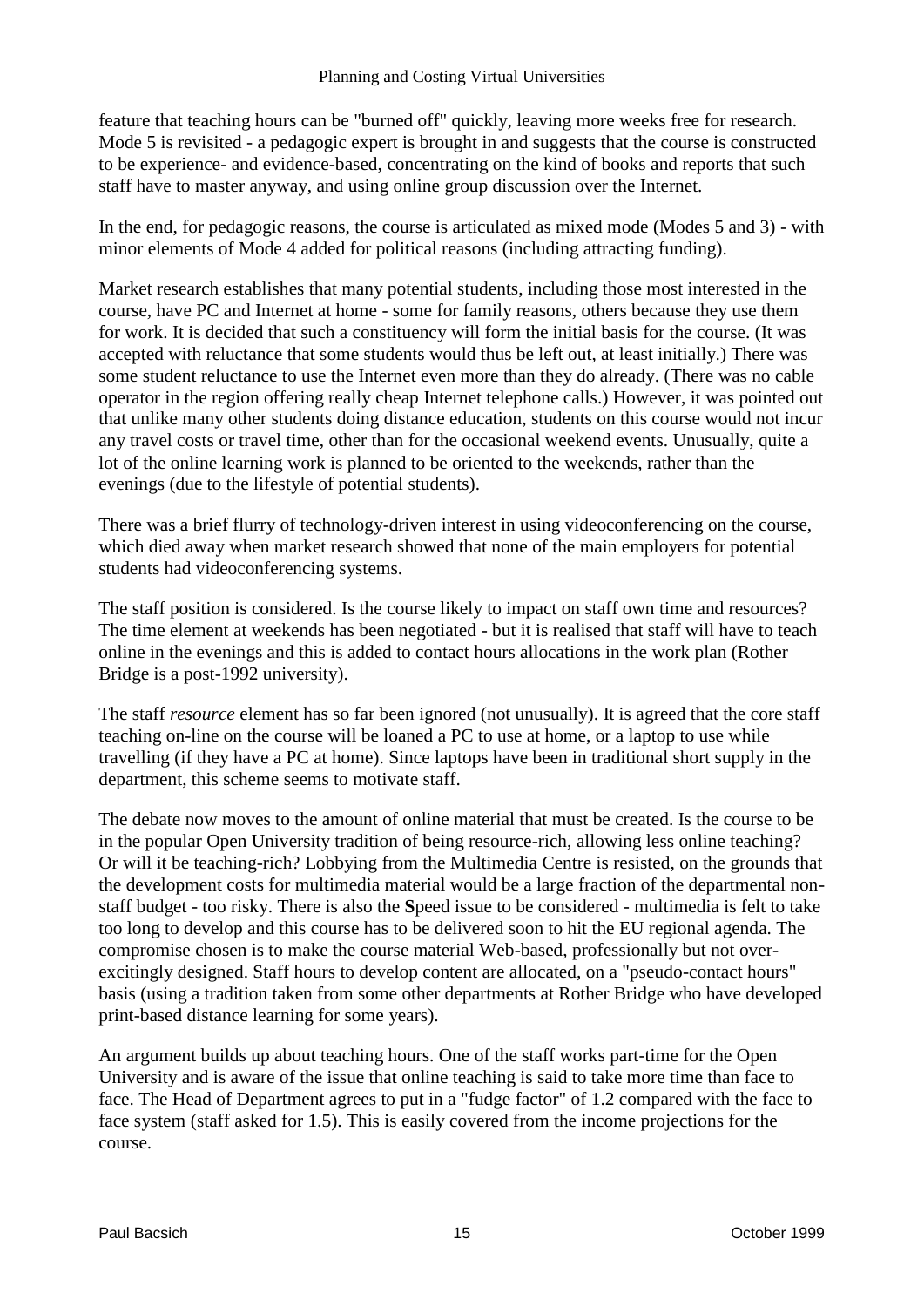The plan also assumes external consultants are brought in to do the course Web design and to train staff to teach online. This is the first course that the Department has taught online, so this is regarded as an acceptable once-off cost. Provided that the course enrolments are as predicted (40 in the first year), this start-up cost can be absorbed.

There are some other minor costs for software licenses but not significant in the business plan. There is an argument with the Computer Centre over what exactly the departmental overhead charged by them entitles the department to.

Endless discussions take place about whether subsidies to students should be built into the business plan. (EU funding rules allow a course oriented to "minorities" to attract subsidies in some cases.) In the end it is decided to ignore such subsidies for the purposes of the business plan, thus regarding any such subsidy as a bonus.

The initial budget for the course assumed that the course would run unchanged for 5 years. After consulting with potential students and their employers, it became clear that the course material would go out of date much more quickly - thus the final budget assumed that 25% of the course material would be rewritten each year.

Non-financial benefits of the course are seen as:

- Contributing to the university's involvement with the region.
- Pushing forward the university's lifelong learning agenda (while quietly making an operating surplus on the course).
- Protecting the university's reputation as an innovator.
- Maintaining the university's reputation for *relevant* research since the department's research results can now be deployed in service of the region.

The presentation of the results is written up in the approved format. Spreadsheets are included but are not allowed to dominate the report. A PowerPoint presentation of the business and educational case is also produced by the course team for use at course planning and regional meetings.

## *Conclusions*

In the first half of this paper I have described, with examples, the concept of Virtual University and the related concept of Virtual Campus, and given some means of analysing such systems. The second half of paper describes how to plan and manage the costings aspects of a Virtual University.

## *References*

Ash, C. and Bacsich, P. (1999), **UK Higher Education Institutions - How Flexible, How Virtual, How Soon?**, Paper presented at Online Educa 1999.

Bacsich, P. (1998), **Re-Engineering the Campus - the view after one year. Did the theory work?**, Proceedings of the 4th Hong Kong Web symposium.